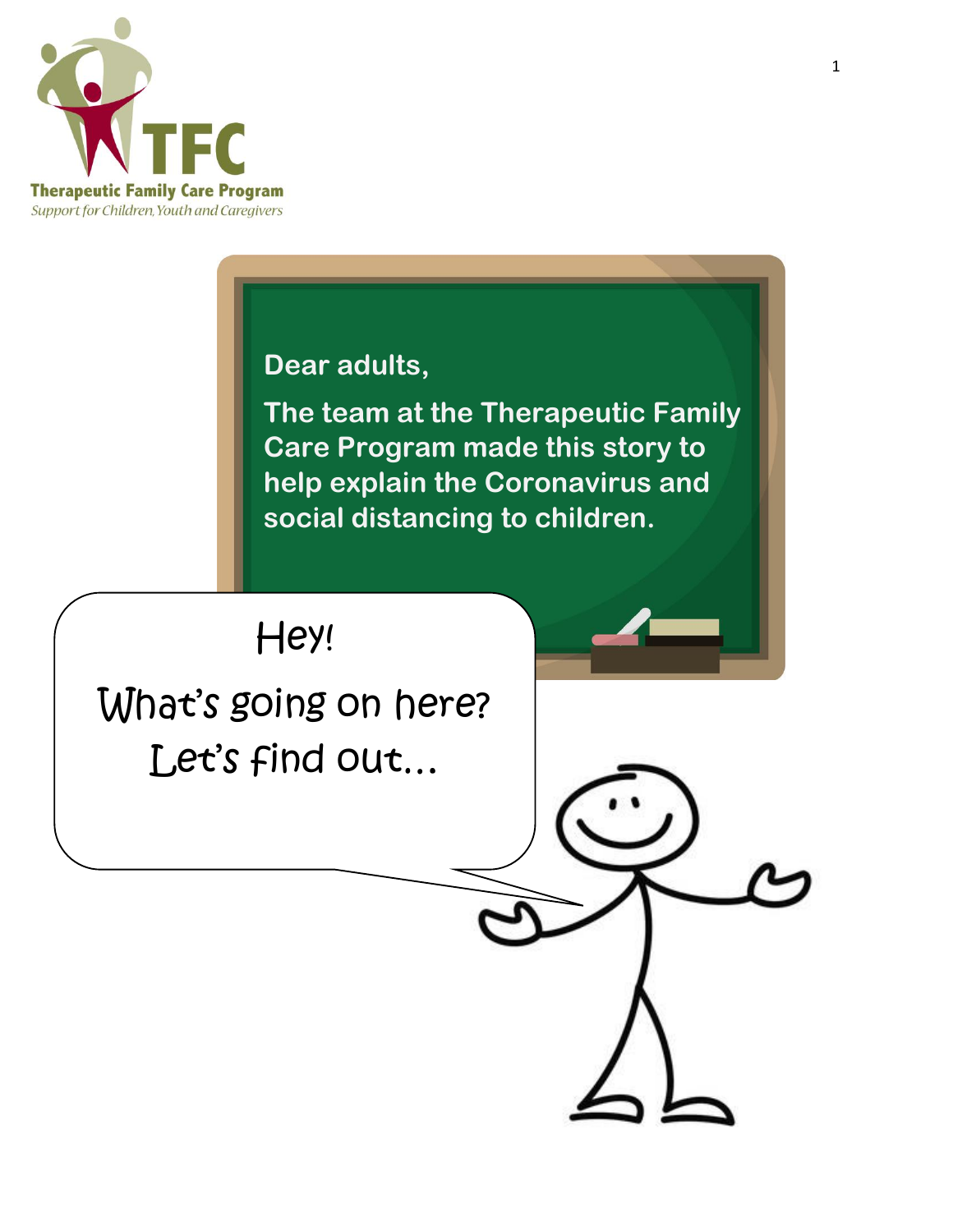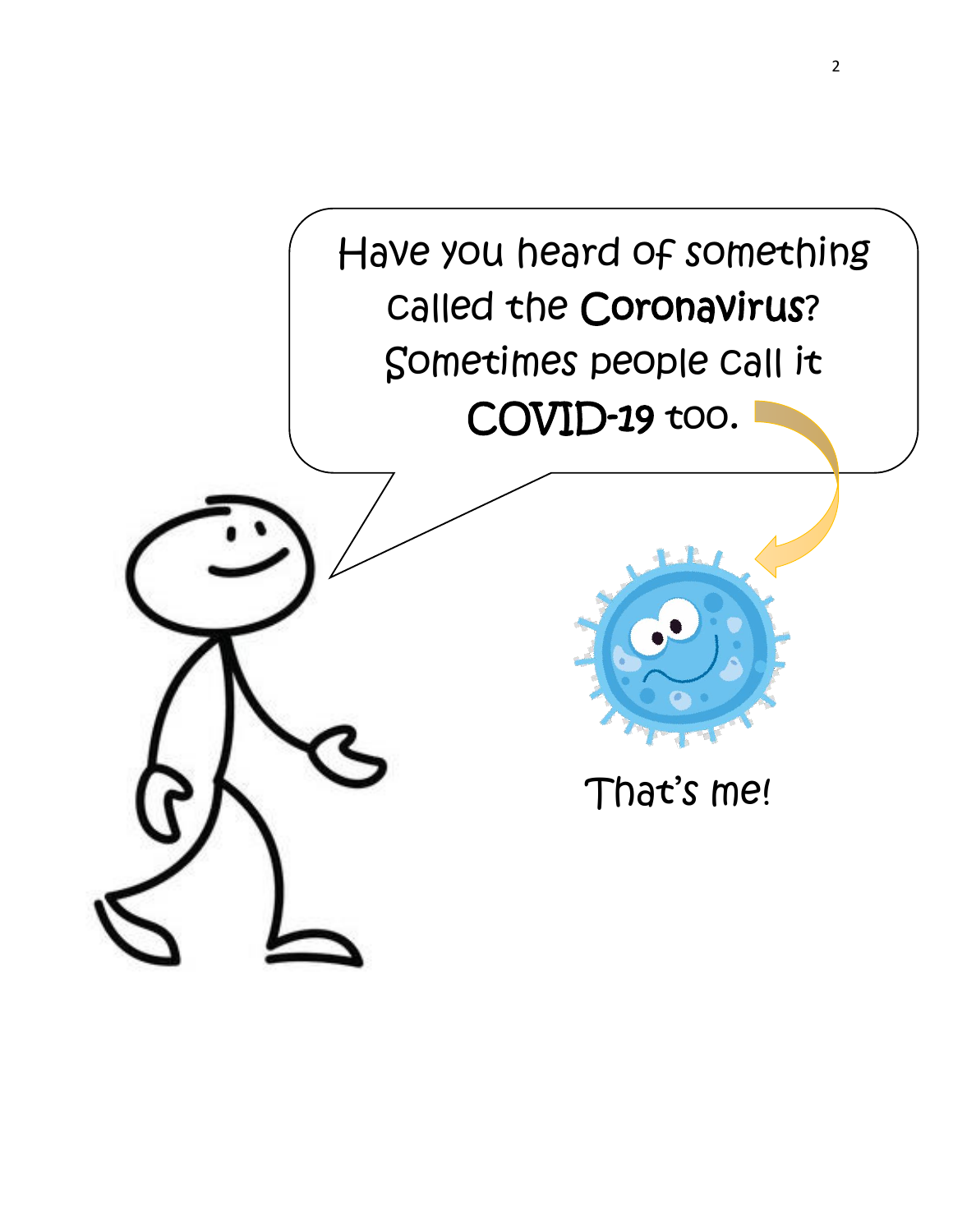

The Coronavirus is a germ. This germ makes people sick. Kind of like getting a cold.

Most people who get sick from Coronavirus will get better on their own.

Some people have to go see a Doctor to help them get better.

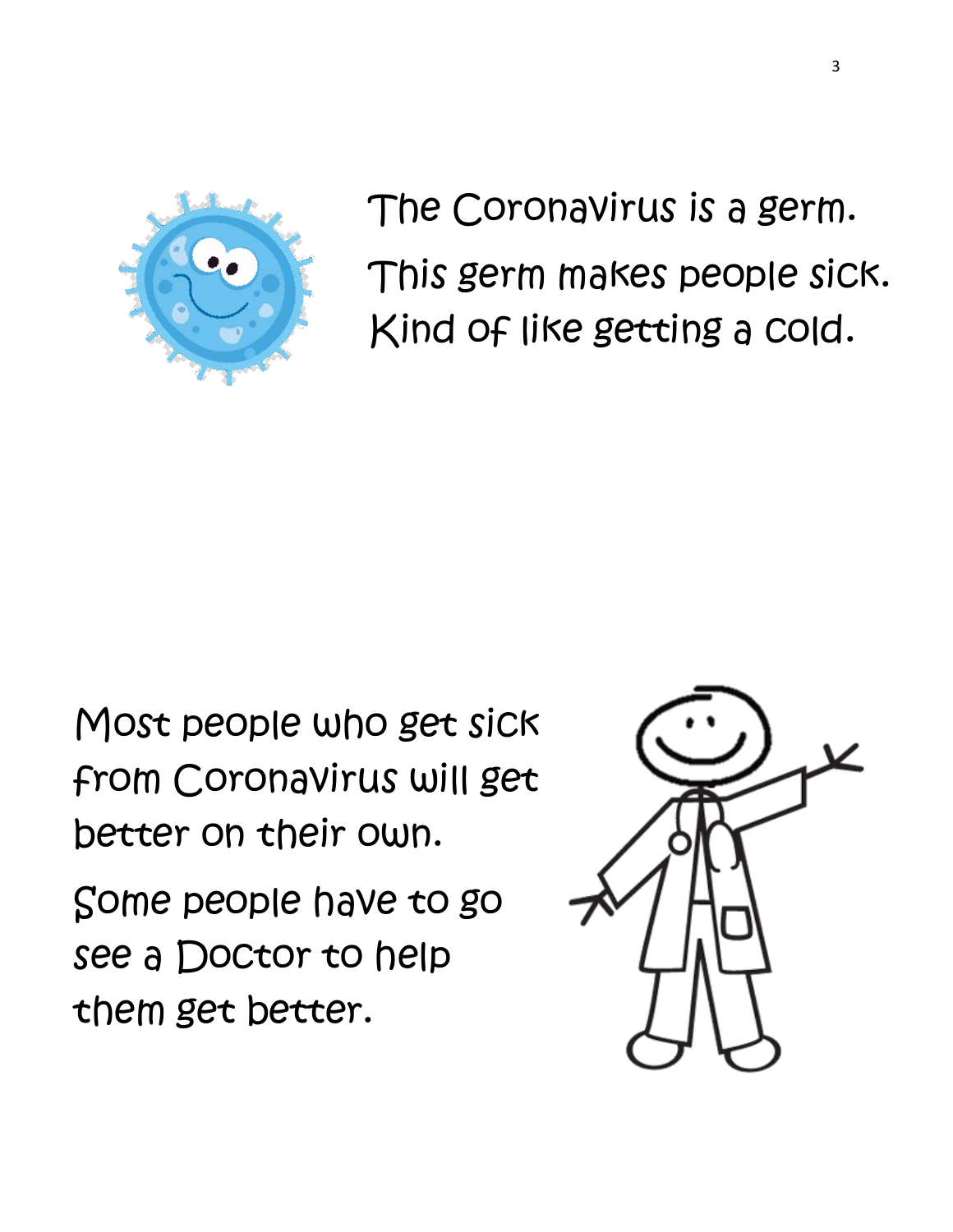



## The Coronavirus is super sneaky!

It can move from person to person and we don't know it.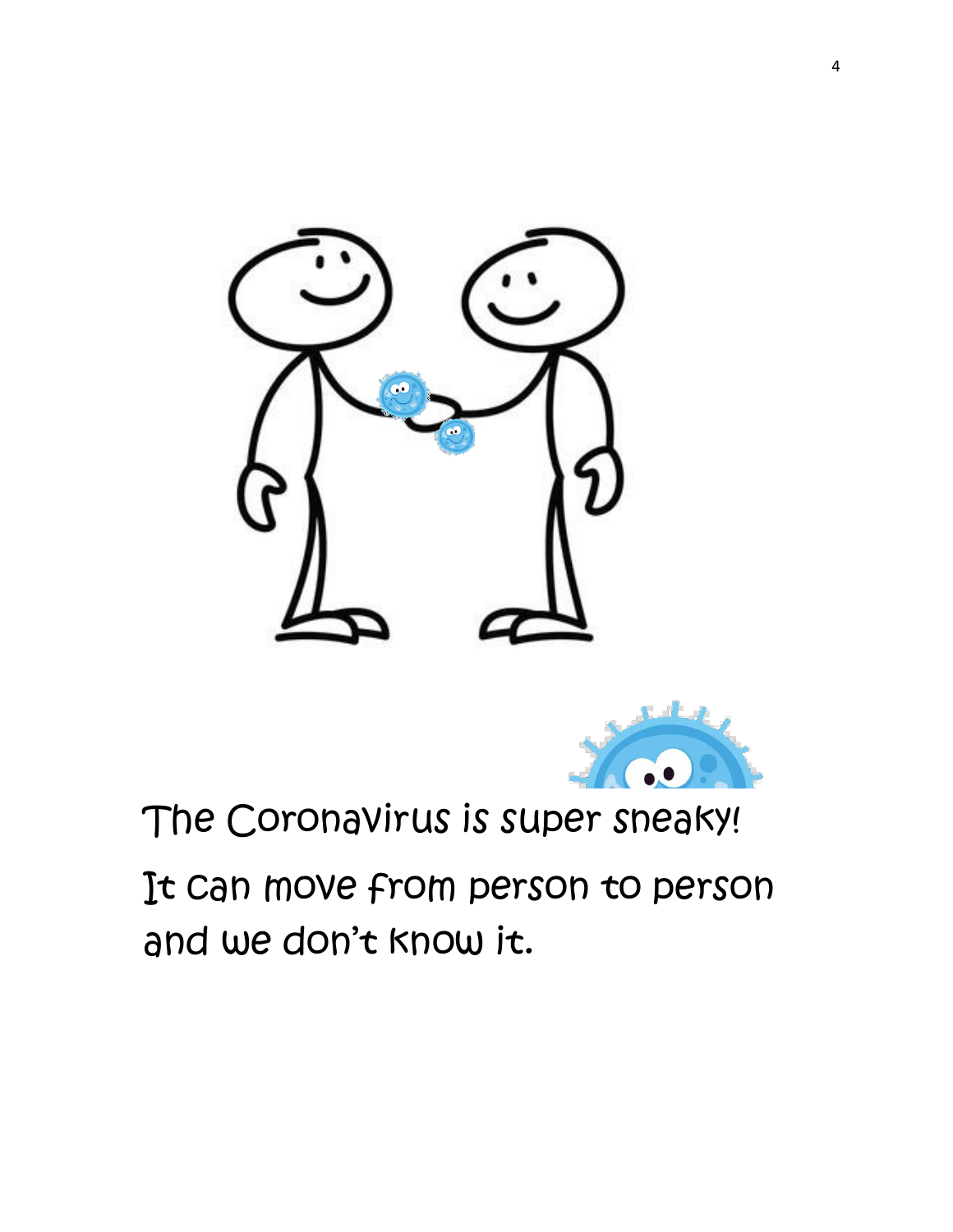

The Coronavirus likes to move.

It has travelled all around the world.

The more it moves, the more people get sick.

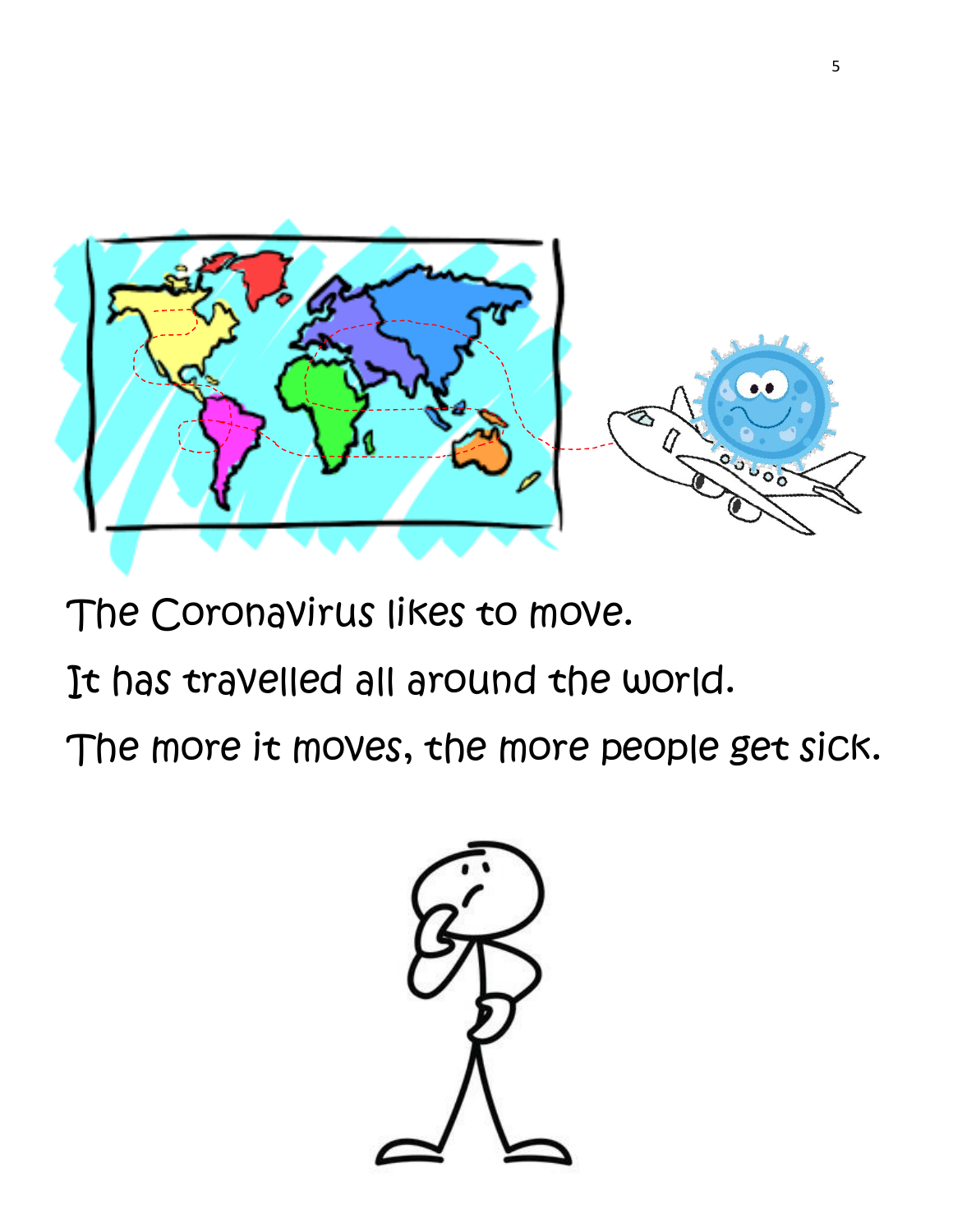So we have to come up with a plan to stop the germ from moving around!



## And we are going to need your help! Are you ready?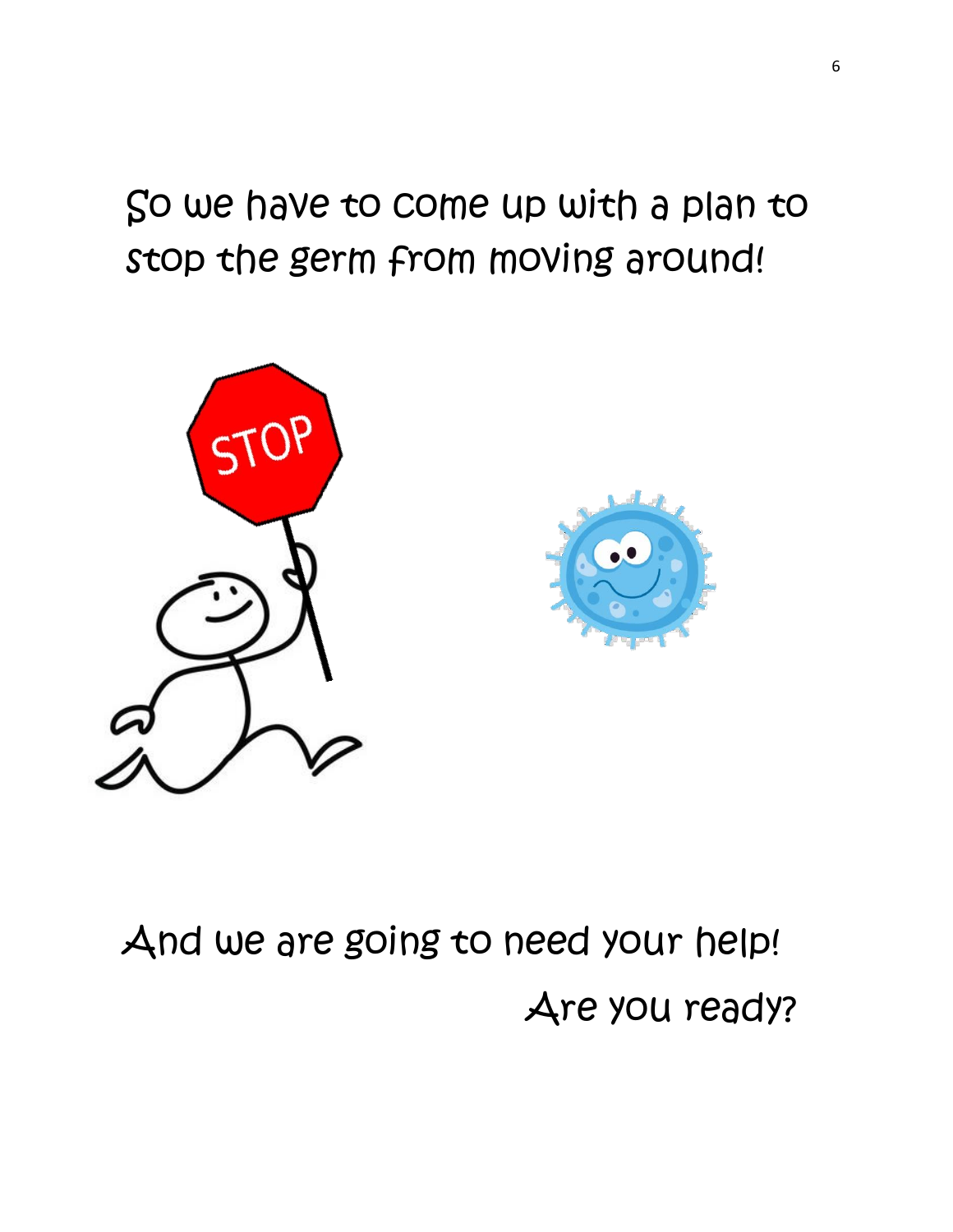

Because the germ likes to travel from personto-person, we need to keep our distance from other people right now.

That's called social distancing.

It helps stop the germ from making more people sick!

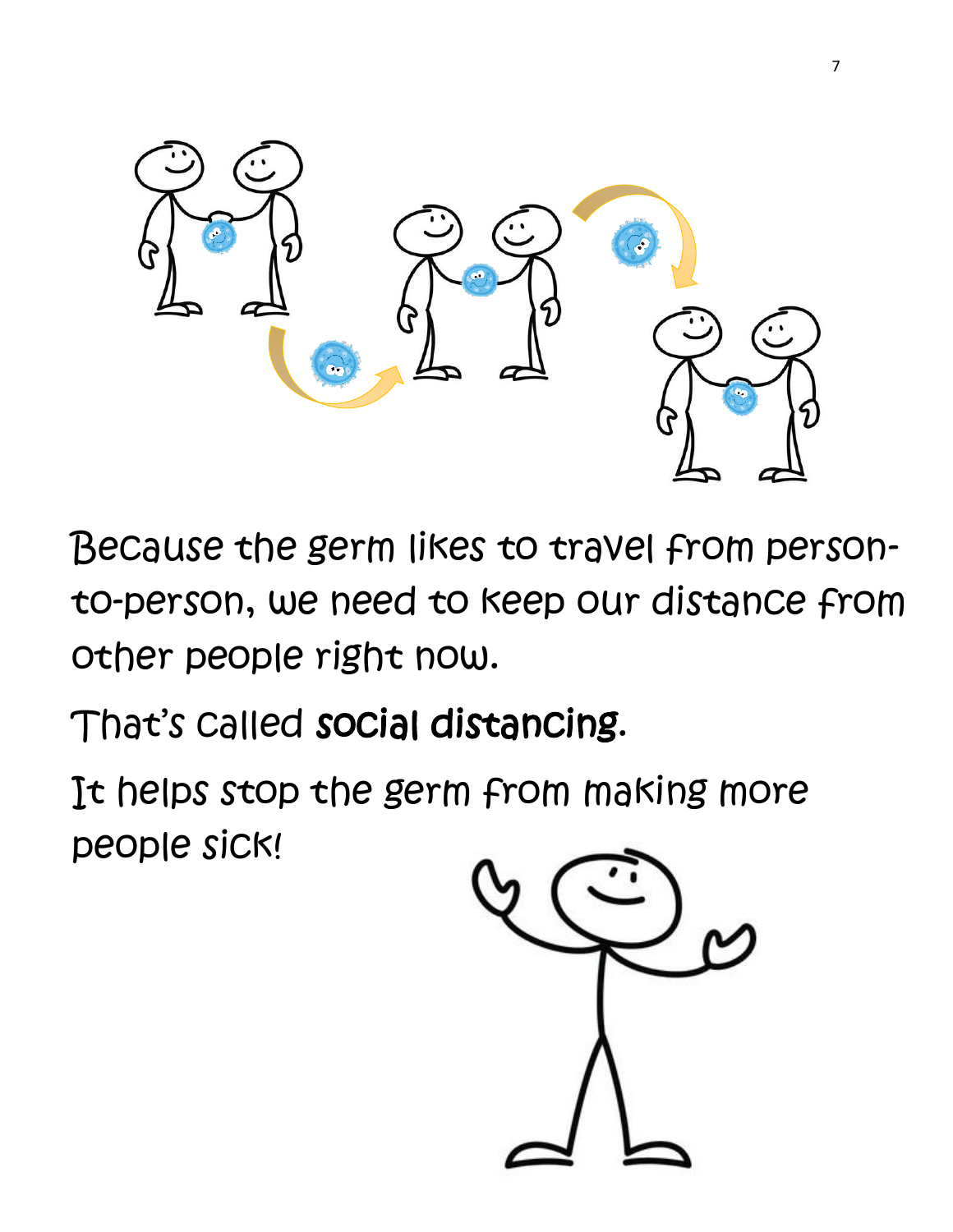That means that kids all around the world are going to stay at home with their family.



When we are social distancing, we won't be able to go to school or other places with lots of people.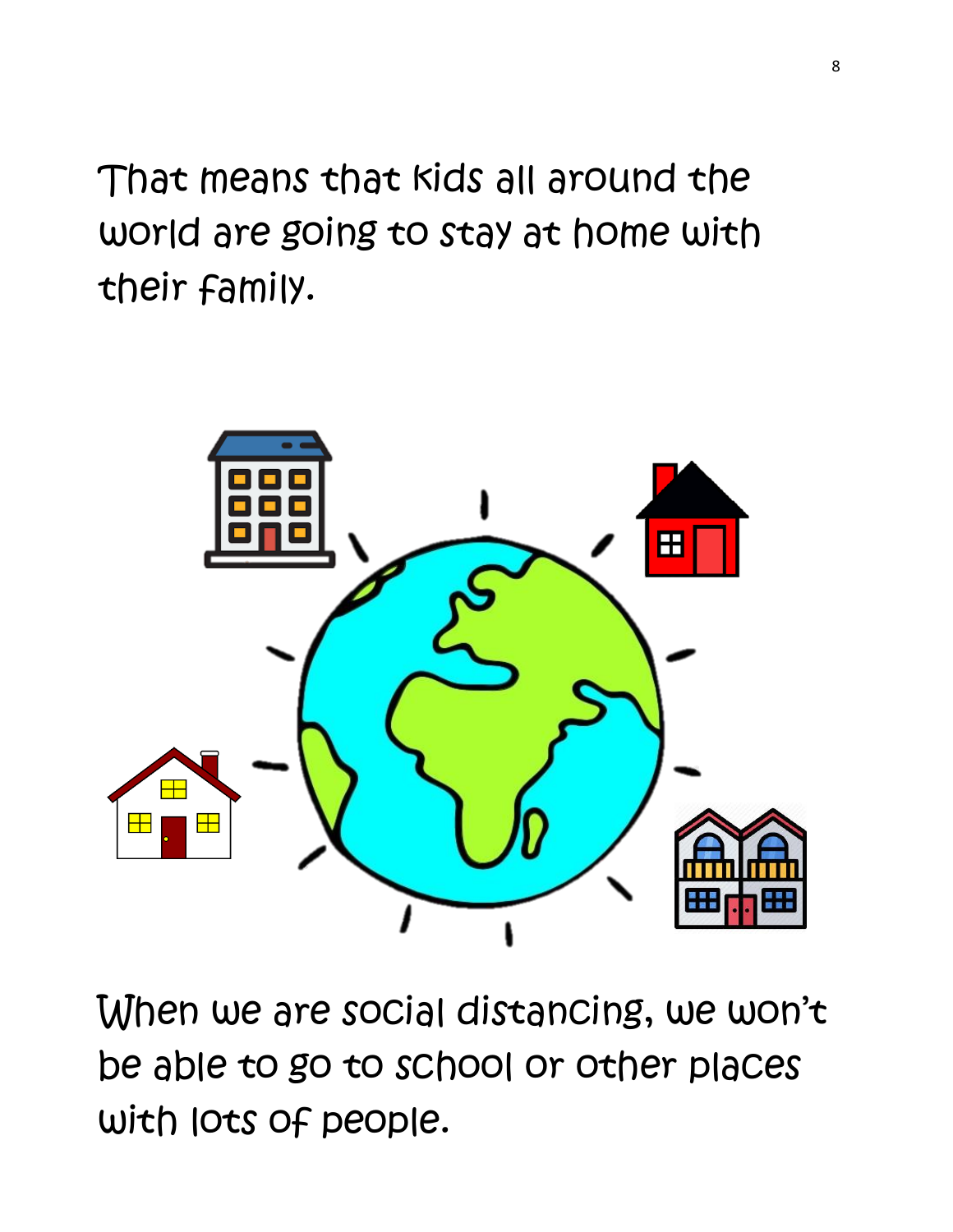

We don't know how long we are going to need your help to stay home just yet.

But it won't last forever.

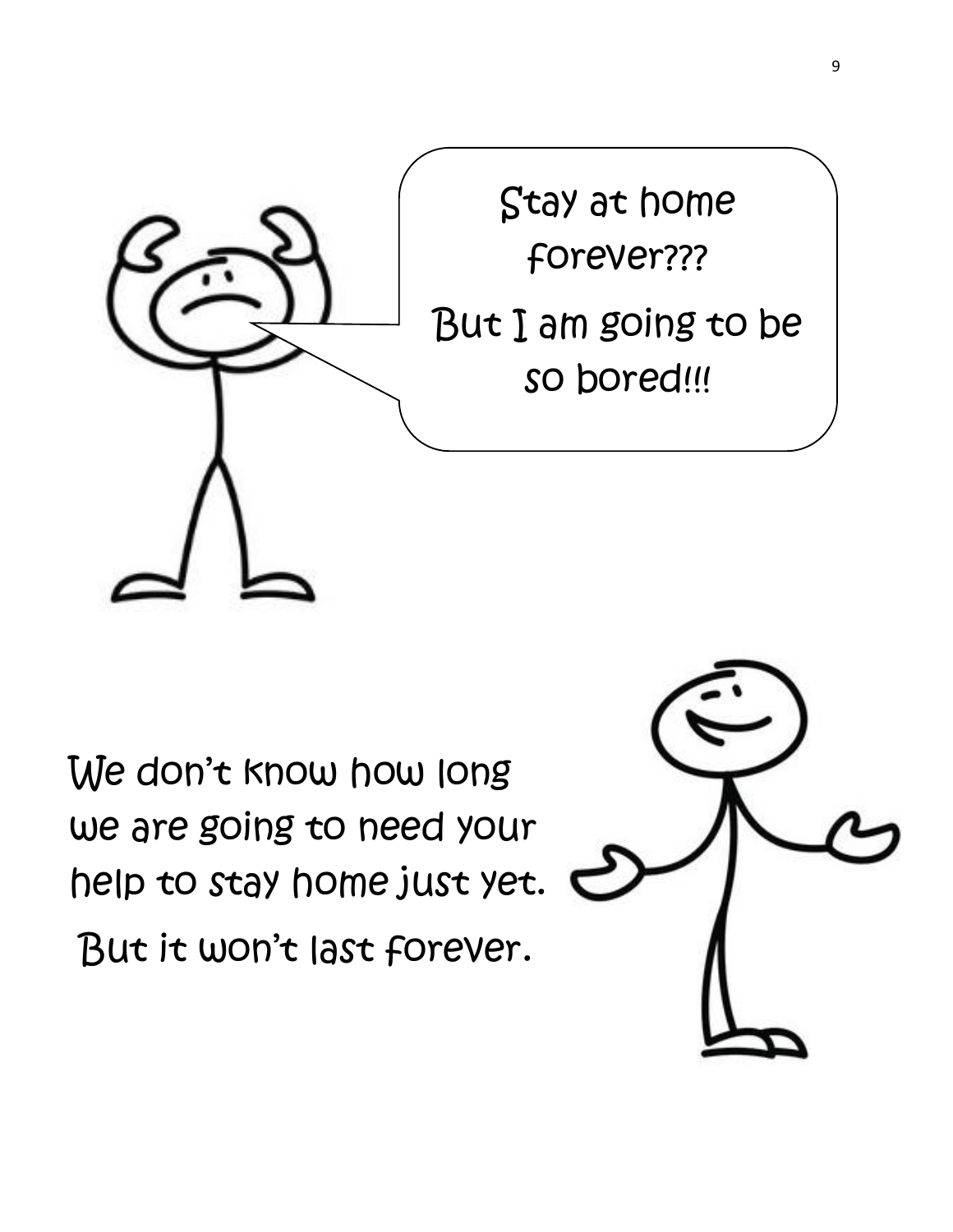Some of the things that my family and I can do while at home….



What are some of your ideas?  $\overline{\phantom{a}}$  $\overline{\phantom{a}}$ \_\_\_\_\_\_\_\_\_\_\_\_\_\_\_\_\_\_\_\_\_\_\_\_\_\_\_\_\_\_\_\_\_\_\_\_\_\_\_\_\_\_\_\_ \_\_\_\_\_\_\_\_\_\_\_\_\_\_\_\_\_\_\_\_\_\_\_\_\_\_\_\_\_\_\_\_\_\_\_\_\_\_\_\_\_\_\_\_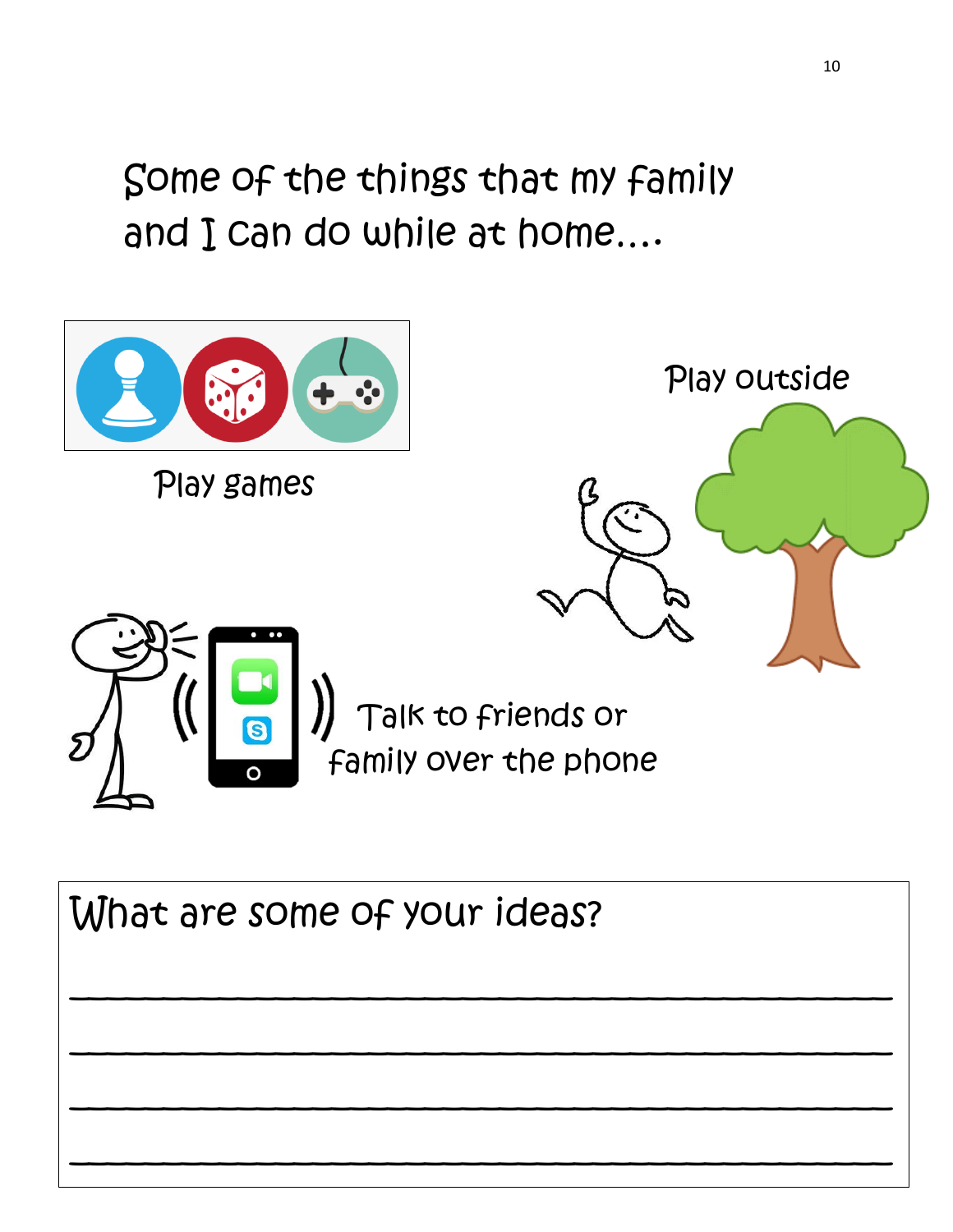No school? Social distancing? Staying at home? These are some really big changes.

You might have lots of different thoughts & feelings about all these changes…



 $\overline{\phantom{a}}$ 

\_\_\_\_\_\_\_\_\_\_\_\_\_\_\_\_\_\_\_\_\_\_\_\_\_\_\_\_\_\_\_\_\_